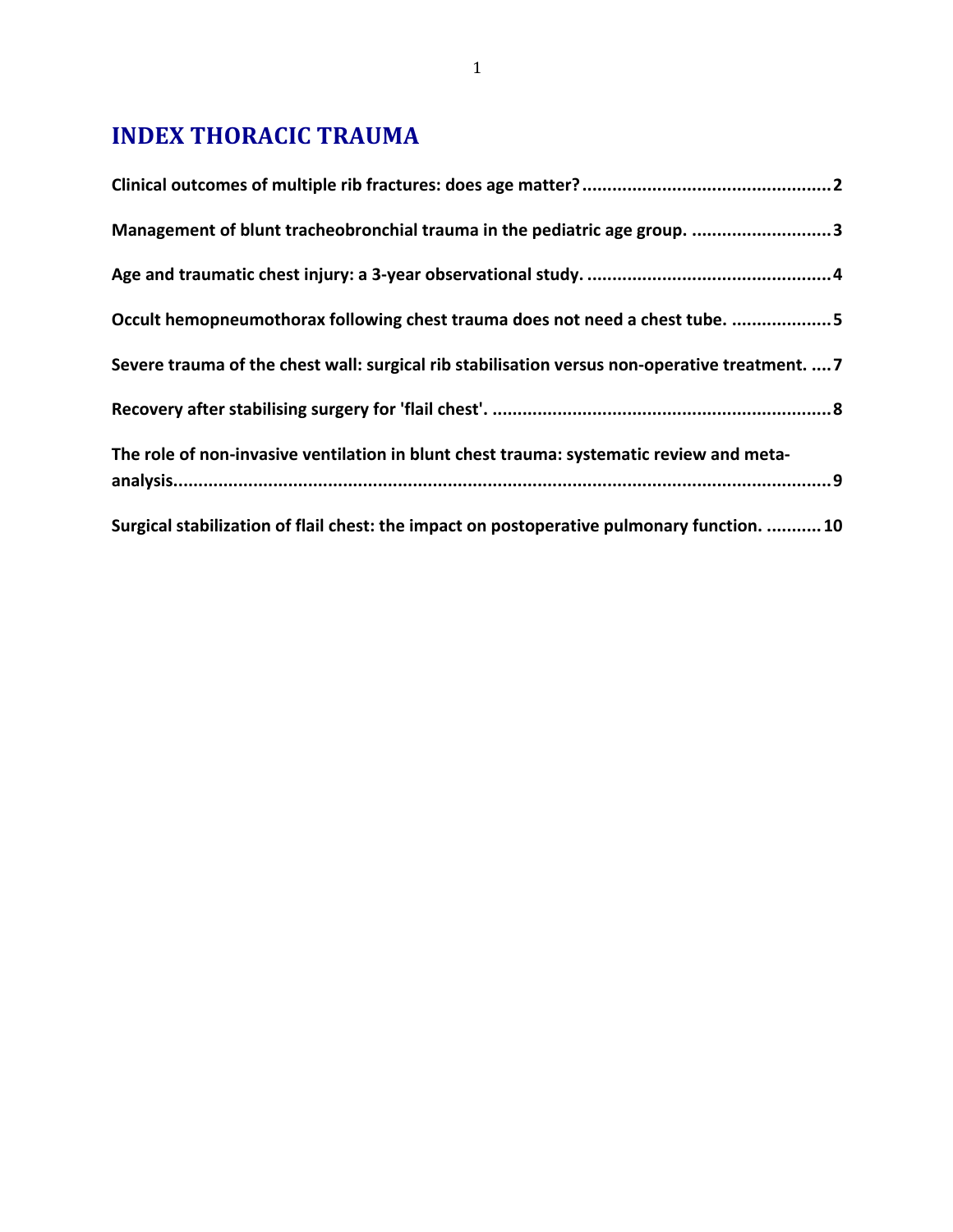# Clinical outcomes of multiple rib fractures: does age matter?

Abdulrahman H, Afifi I, El-Menyar A, Al-Hassani A, Almadani A, Al-Thani H, Latifi R.

Eur J Trauma Emerg S. 2013;39(6):605-611. 10.1007/s00068-013-0291-5

## *Purpose*

To evaluate the clinical outcomes of multiple rib fracture due to blunt trauma in young patients, a 3-year retrospective study was conducted. Patients with  $>=$  3 rib fractures were divided into two groups (group I: <45 years old and group II:  $>=$  45 years old). Mortality, hospital stay, ventilatory support, chest tubes insertion and associated injuries were studied.

### *Results*

Of the 902 patients admitted with blunt chest trauma, 240 (27 %) met the inclusion criteria and 72.5 % patients were  $<$  45 years old. The most common causes of injury were motor vehicle crash (59 %) and fall (29 %). The Injury Severity Score (ISS) was higher in group I (16 +/- 9 vs. 13  $+/-$  6; p = 0.04). Hospital mortality was higher in group II (6 vs. 2 %; p = 0.18). Pneumothorax, haemothorax and ventilatory support were comparable. Patients in group II were more likely to undergo chest tubes insertion (26 vs. 14 %;  $p = 0.04$ ), while group I had a significantly higher incidence of associated abdominal injuries (25 vs. 12 %;  $p = 0.03$ ).

### *Conclusion*

Old age presenting with rib fractures is associated with higher mortality in comparison to young age; however, this difference becomes statistically insignificant in the presence of multiple rib fracture.

### **Keywords**

multiple rib fracture - blunt chest trauma - age - elderly trauma patients - solid-organ injury adverse outcomes - mortality - morbidity  $-$  risk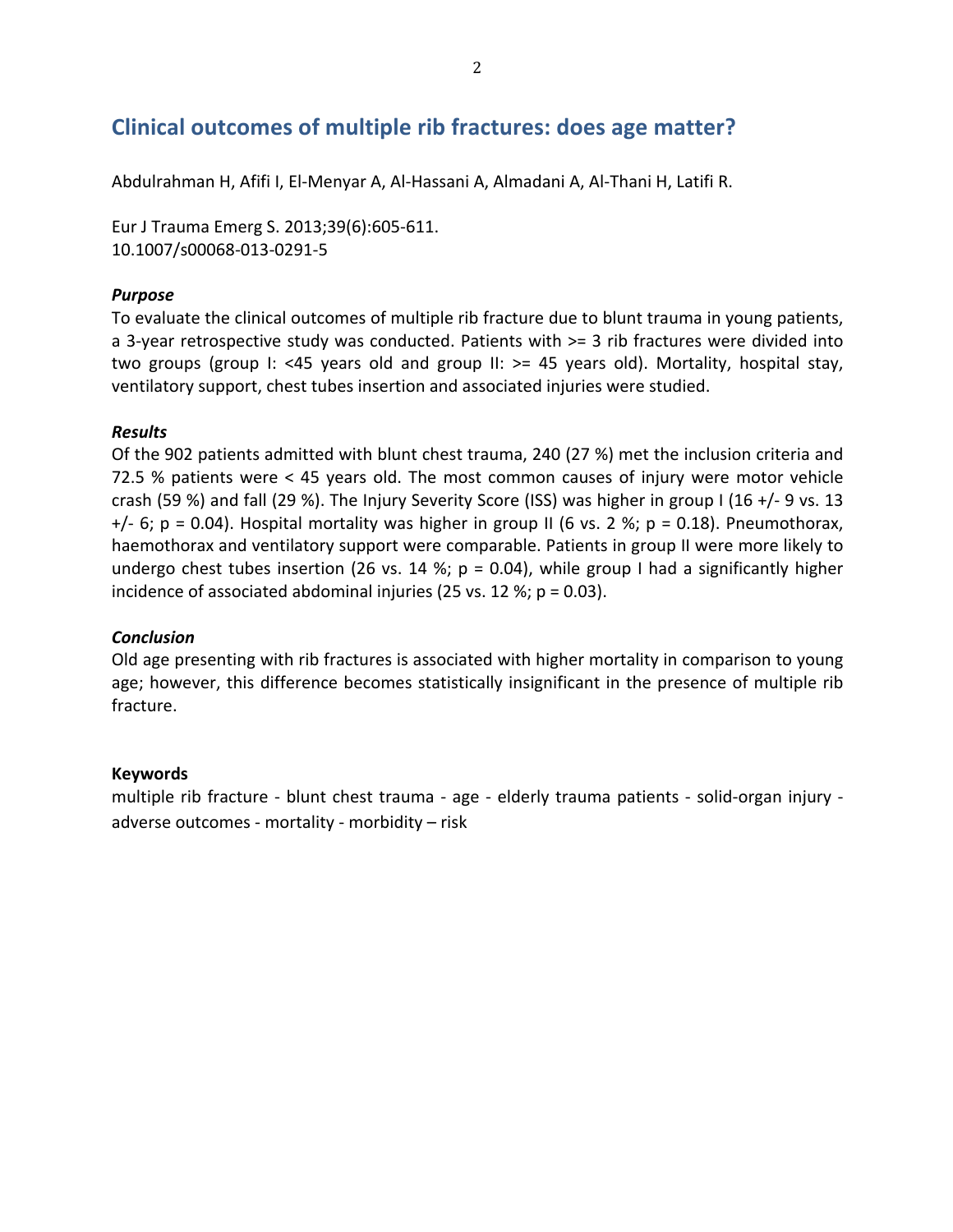# **Management of blunt tracheobronchial trauma in the pediatric age group.**

Ballouhey Q, Fesseau R, Benouaich V, Lagarde S, Breinig S, Leobon B, Galinier P.

Eur J Trauma Emerg S. 2013;39(2):167-171. 10.1007/s00068-012-0248-0

Tracheobronchial rupture (TBR) due to blunt chest trauma is a rare but life-threatening injury in the pediatric age group. The aim of this study was to propose a treatment strategy including bronchoscopy, surgery and extracorporeal membrane oxygenation (ECMO) to optimize the emergency management of these patients.

We reviewed a series of 27 patients with post-traumatic TBR treated since 1996 in our pediatric trauma center.

Seven cases had persistent and large volume air leaks. Flexible bronchoscopy was performed in cases of persistent or large volume air leaks. It permitted accurate visualization of the rupture and its extent. It allowed for a clear-cut positioning of the endotracheal tube. Five were managed operatively. Four cases were considered to be life-threatening because of the combination of severe respiratory distress with hemodynamic instability. One of them had severe tracheal laceration and died. Another one had bilateral bronchi disconnection. Based on clinical and endoscopic findings, surgical repair was performed using extracorporeal membrane oxygenation as a ventilatory support. It provided quick relief from the injury, which was previously expected to result in a fatal issue.

Prompt diagnosis and accurate management of surviving patients admitted to emergency rooms are necessary. Bronchoscopy remains a critical diagnosis step. Surgery is warranted for large tracheobronchial tears and ECMO could be beneficial as supportive therapy for selected cases.

### **Keywords**

tracheobronchial trauma - children - bronchoscopy - ecmo - extracorporeal membraneoxygenation - respiratory-distress-syndrome - tracheal rupture - chest trauma - life-support transection - children - injuries - bronchus - surgery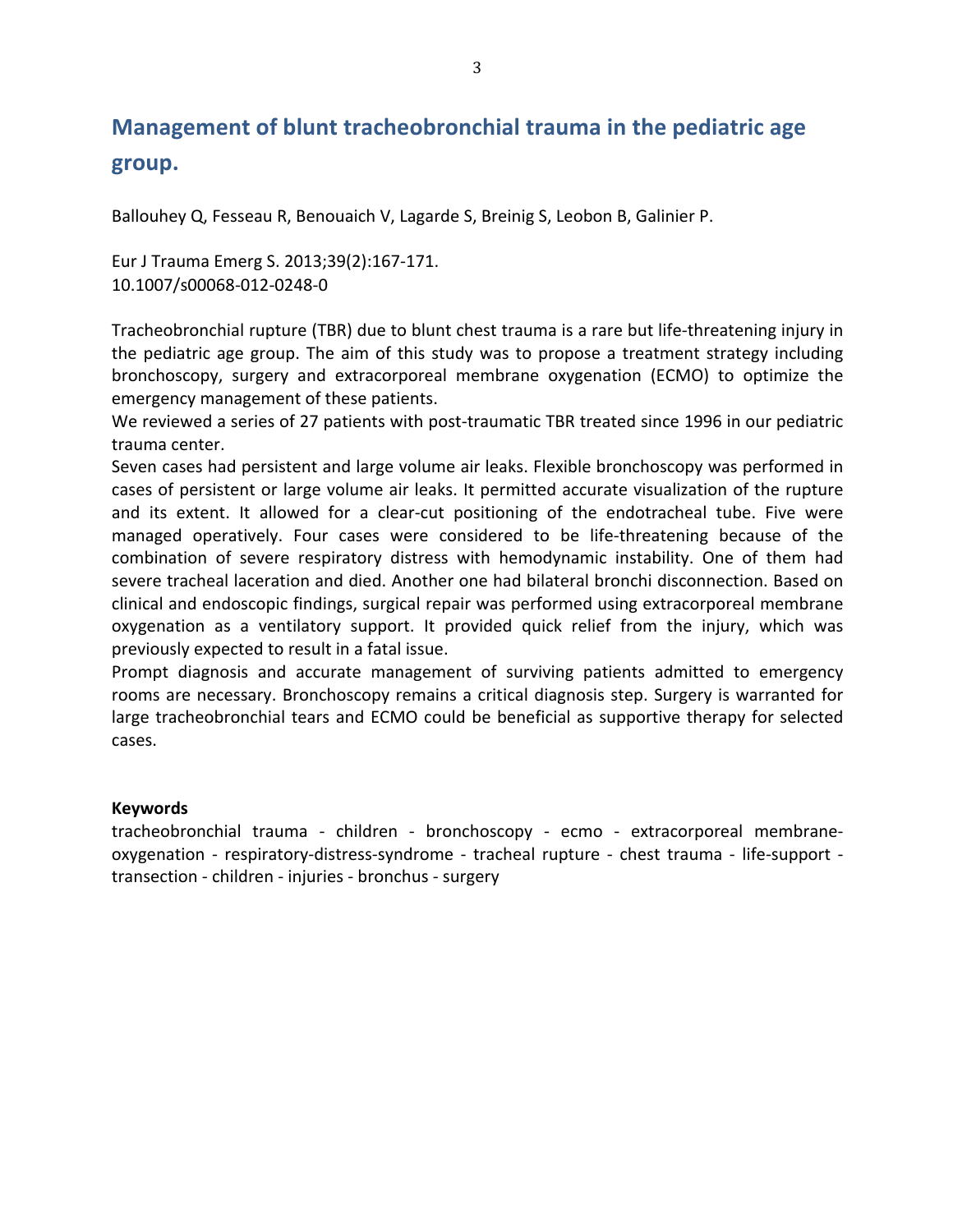# Age and traumatic chest injury: a 3-year observational study.

El-Menyar A, Latifi R, AbdulRahman H, Zarour A, Tuma M, Parchani A, Peralta R, Al Thani H.

Eur J Trauma Emerg S. 2013;39(4):397-403. 10.1007/s00068-013-0281-7

A quarter of trauma-related deaths are attributable to traumatic chest injury (TCI).

To outline the pattern and outcome of TCI in a rapidly developing country among different age groups.

We conducted a retrospective observational study for patients who sustained TCI and admitted between January 2008 and December 2010 to the Level I trauma center at Hamad General Hospital in Qatar. Patients were classified and analyzed in four age groups (group 1 a parts per thousand currency sign18, group 2 between 19-44, group 3 45-59, and group  $4 > 60$  years). Multivariate regression analysis was performed for predictors of mortality.

Of 5,118 cases admitted to the Section of Trauma Surgery, 1,355 (26.5 %) had TCI (12, 67, 16, and 5 % in groups 1-4, respectively), which was due to blunt trauma in 96 % of cases. The overall mean age was 33  $+/-$  A 15 years and males comprised 94 % of cases. Children (a parts per thousand currency sign18 years of age) had more traffic-related injury, intubation, high Injury Severity Score (ISS) (19  $+/-$  A 12), and associated head and liver injuries in comparison to the other groups. The overall mortality rate was 13 % (24, 11, 12, and 16 % in groups 1-4, respectively). The death rate was higher in pedestrians, followed by motor vehicle crashes (MVCs) and fall-related injuries (24 vs. 13 vs. 7 %, respectively,  $p = 0.001$ ). The highest mortality occurred within the first day (n = 115, 65 %). In comparison to old age, children were more likely to die early (on the first day) and the adult group died mostly within the first week of hospitalization. Independent predictors for mortality included associated head injury [odds ratio (OR) 2.3, 95 % confidence interval (CI) 1.48-3.62), ISS (OR 1.11, 95 % CI 1.09-1.13), and age (OR 0.37, 95 % CI 0.22-0.62).

TCI is an alarming problem in Qatar, with a bimodal mortality curve. The highest mortality peak occurred in children, followed by old age. However, young males are the most exposed population. Regulatory efforts and strict enforcement of traffic laws would likely reduce morbidity and mortality.

### **Keywords**

Trauma - chest injury - Qatar - age - mortality - road traffic crashes - blunt - country - pattern trends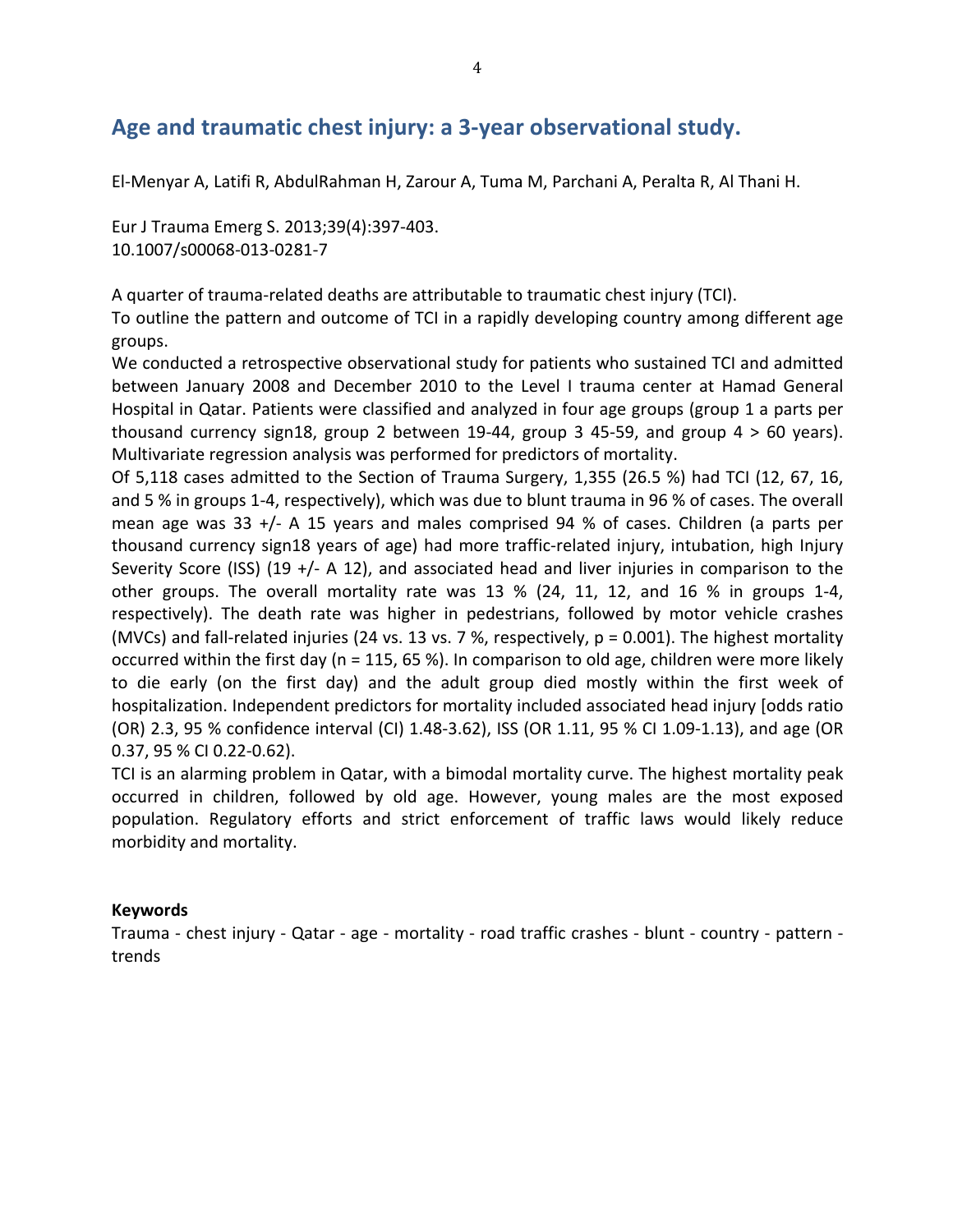# **Occult hemopneumothorax following chest trauma does not need a** chest tube.

Mahmood I, Tawfeek Z, Khoschnau S, Nabir S, Almadani A, Al Thani H, Maull K, Latifi R.

Eur J Trauma Emerg S. 2013;39(1):43-46. 10.1007/s00068-012-0210-1

#### *Background4*

The increasing use of thoracic computed tomography (CT) in trauma patients has led to the recognition of intrapleural blood and air that are not initially evident on admission plain chest Xray, defining the presence of occult hemopneumothorax. The clinical significance of occult hemopneumothorax, specifically the role of the tube thoracostomy, is not clearly defined.

#### *Objective4*

To identify those patients with occult hemopneumothorax who can be safely managed without chest tube insertion.

#### *Design4*

Prospective observational study.

#### *Methods*

During the recent 24 month period ending July 2010, comprehensive data on trauma patients with occult hemopneumothorax were recorded to determine whether tube thoracostomy was needed and, if not, to define the consequences of nondrainage. Pneumothorax and hemothorax were quantified by computed tomography (CT) measurement. Data included demographics, injury mechanism and severity, chest injuries, need for mechanical ventilation, indications for tube thoracostomy, hospital length of stay, complications and outcome.

#### *Results*

There were 73 patients with hemopenumothorax identified on CT scan in our trauma registry. Tube thoracostomy was successfully avoided in 60 patients (83 %). Indications for chest tube placement in 13 (17 %) of patients included X-ray evidence of hemothorax progression (10), respiratory compromise with oxygen desaturation (2). Mechanical ventilation was required in 19 patients, five of them required chest tube insertion, and six developed ventilator associated pneumonia, while there were no cases of empyema. There was one death due to severe head injury.

### *Conclusions*

Occult hemopneumothorax can be successfully managed without tube thoracostomy in most cases. Patients with a high ISS score, need for mechanical ventilation, and CT-detected blood collection measuring  $[1.5 \text{ cm}]$  increased the likelihood of need for tube thoracostomy. The size of the pneumothorax did not appear to be significant in determining the need for tube thoracostomy.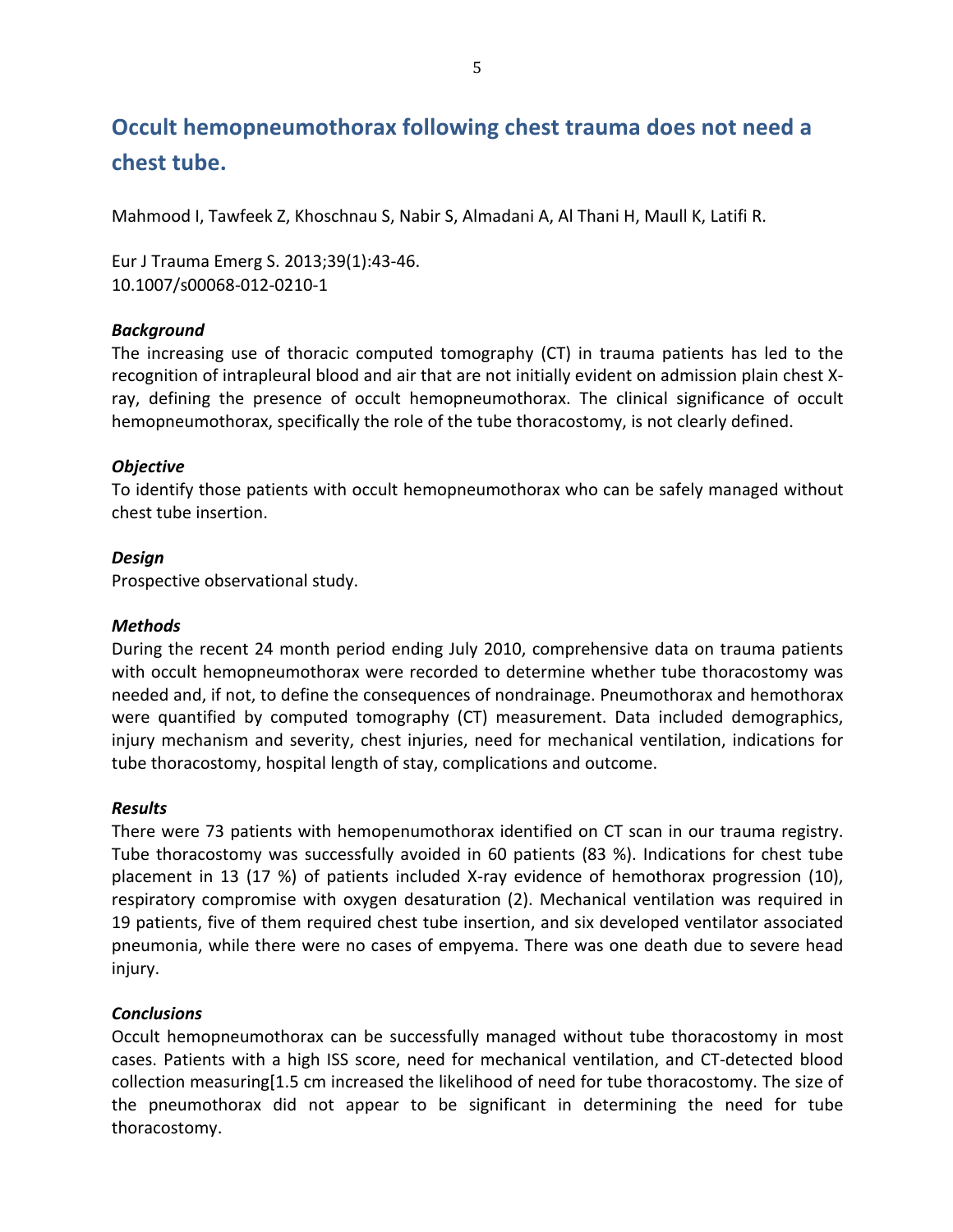## **Keywords**

occult hemothorax - occult pneumothorax - chest trauma - chest tube - computed-tomography pleural effusions - management - hemothorax - thoracostomy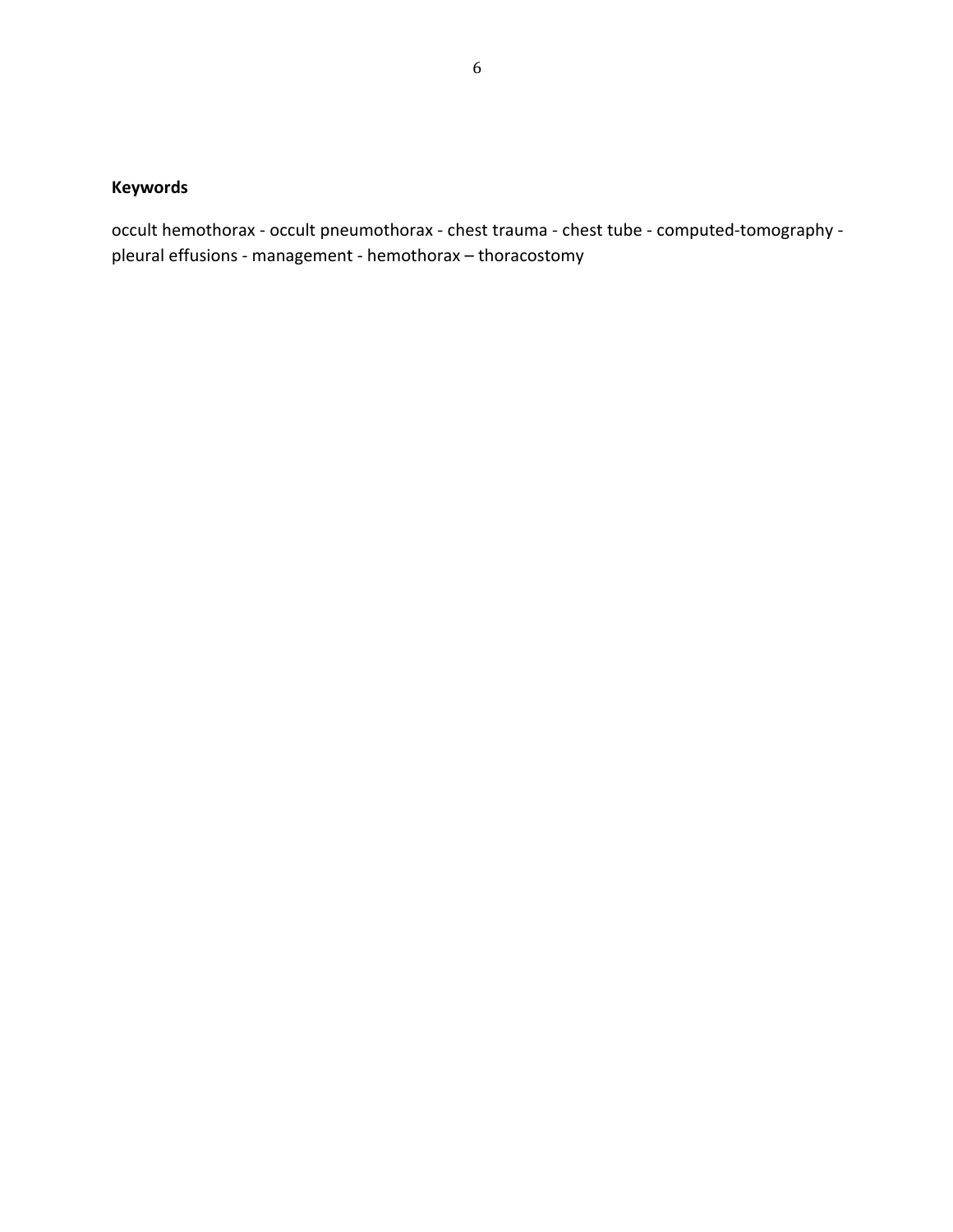# Severe trauma of the chest wall: surgical rib stabilisation versus non**operative treatment.**

Muhm M, Harter J, Weiss C, Winkler H.

Eur J Trauma Emerg S. 2013;39(3):257-265. 10.1007/s00068-013-0262-x

Serial rib fractures and flail chest injury can be treated by positive-pressure ventilation. Operative techniques reduce intensive care unit (ICU) stay, overall costs, mortality and morbidity, as well as pain. The aim of this study was to evaluate the benefit of surgical rib stabilisation in comparison to non-operative treatment in patients with severe trauma of the chest wall.

From 2006 to 2011, the data of 44 patients with flail chest and serial rib fractures were collected retrospectively. A surgical group and an intensive care group with only intensive care therapy were formed. Rib and sternal fractures, flail chest, injury severity, thoracic injuries, mechanical ventilation, time in the ICU, overall hospital stay and mortality were evaluated.

No postoperative surgical complications had been observed. The time under mechanical ventilation in the surgical group was 10.6 +/- A 10.2 days, whereas in the non-surgical group, it was 13.7 +/- A 13.7 days. Mechanical ventilation time after surgery was 6.9 +/- A 6.5 days. Time in the ICU for the surgical group was  $16.4$  +/- A 13.6 days, compared to the non-surgical group with 20.1 +/- A 16.2 days. Postoperative time in the ICU was 11.7 +/- A 10.3 days. The mortality in the surgical group was 10 % and in the non-surgical group it was 17 %.

Operative rib stabilisation with plates is a safe therapy option for severe trauma of the chest wall. Provided that the duration of preoperative mechanical ventilation and time spent in the ICU is minimised due to early operation, our data suggest that the stabilisation of serial rib fractures and flail chest may lead to a reduced time of mechanical ventilation, time in the ICU and mortality.

### **Keywords**

surgical rib stabilisation - flail chest - serial rib fracture - thoracic injury - mechanical ventilation hospital stay - internal pneumatic stabilization - long-term disability - flail chest - operative stabilization - pulmonary contusion - management - injuries - ventilation - fixation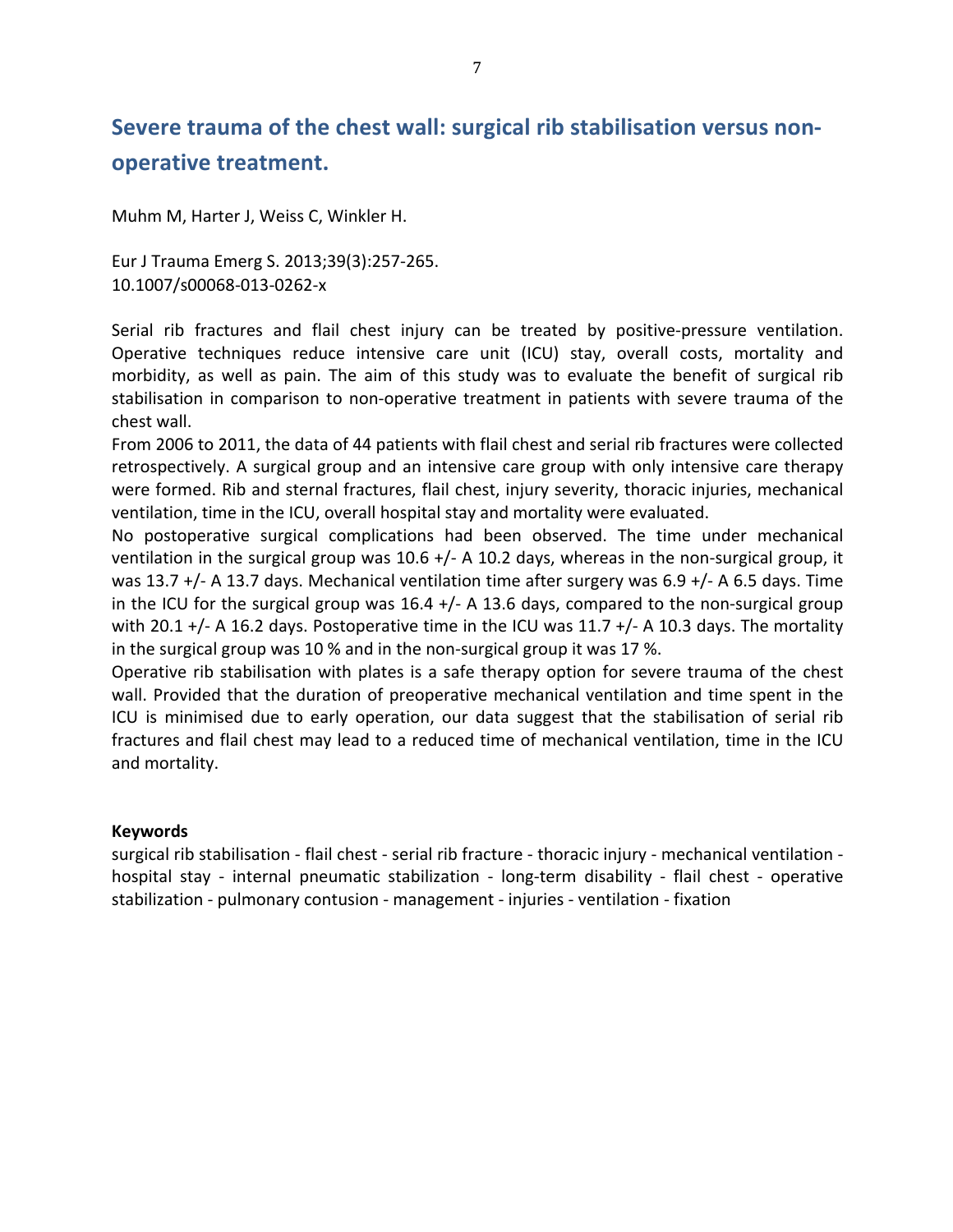# Recovery after stabilising surgery for 'flail chest'.

Olsen M F, Pazooki D, Granhed H.

Eur J Trauma Emerg S. 2013;39(5):501-506. 10.1007/s00068-013-0293-3

There is a lack of knowledge on respiratory and physical function, mobility and pain following stabilising surgery for 'flail chest'. The purpose of this study was, therefore, to evaluate pain, respiratory function, range of motion and physical function/activity 3 and 6 months after stabilising surgery in patients with 'flail chest' due to trauma.

Twenty-four patients diagnosed with 'flail chest' were, 3 and 6 months after the trauma, measured with regard to remaining pain, lung volume, breathing movements, and range of motion in the rib cage and thoracic spine. Physical function and level of physical activity were also estimated.

Approximately 50 % of the patients had remaining pain after 3 months and 35 % had remaining pain after 6 months. Vital capacity was significantly decreased after 3 and 6 months compared to predicted values:  $> 83$  % after 3 months and  $> 86$  % after 6 months. There were no significant differences between the injured versus non-injured side in breathing movements, nor between the values of the range of motion between the two test occasions. The results of physical function showed mild to moderate disability 3 months after surgery and some or mild disability at 6 months. The patients were active, performing moderate exercise 1-2 h/week or light physical activities more than 4 h/week at 3 and 6 months.

Patients who had undergone stabilising surgery due to 'flail chest' showed decreased range of motion 3 and 6 months after surgery. Despite decreased range of motion and remaining pain, the breathing movements are synchronic.

#### **Keywords**

flail chest - range of motion - rib cage - ribs - spirometry - movement measuring instrument visual analog scale - breathing movements - variability - reliability - validity - rmmi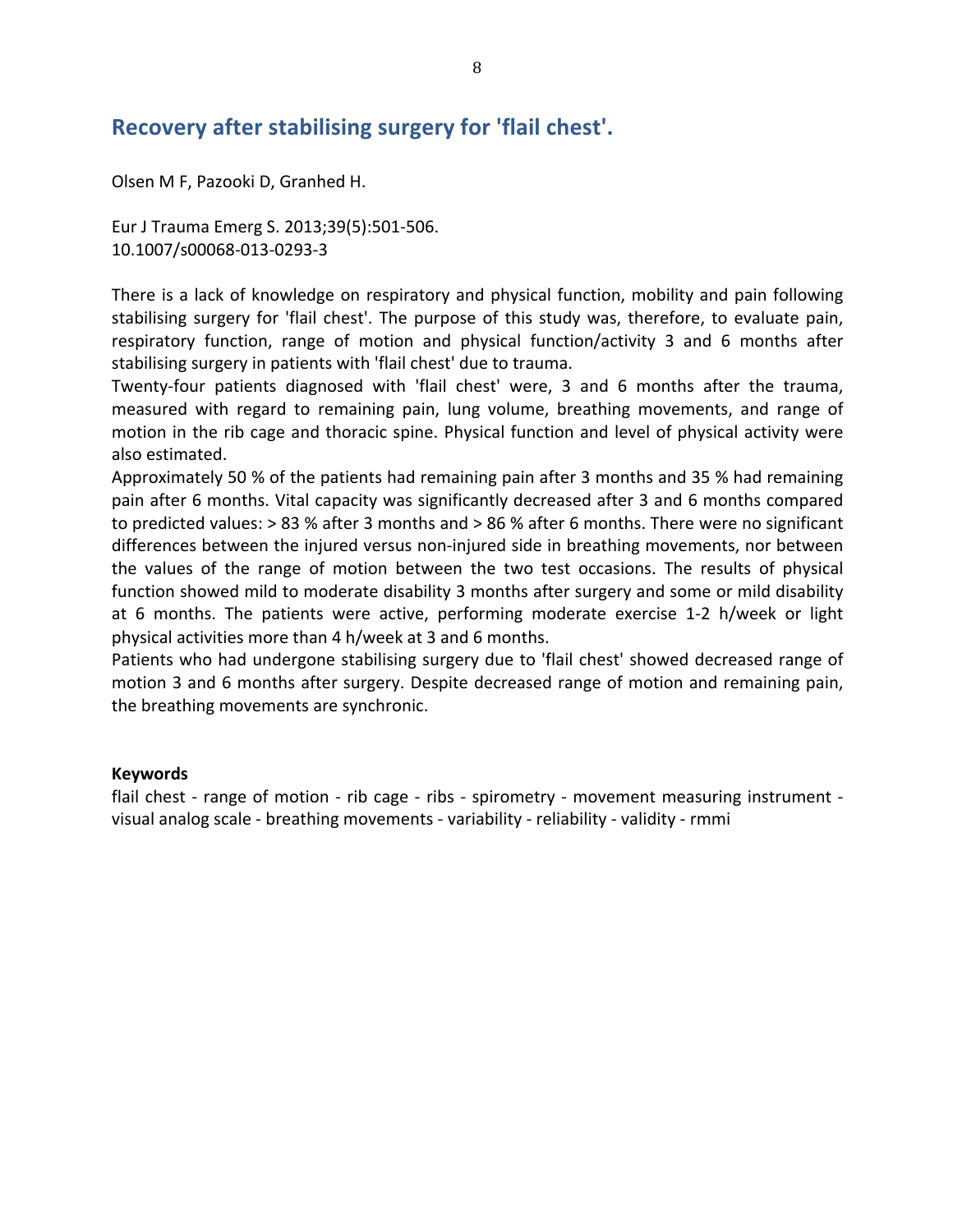# The role of non-invasive ventilation in blunt chest trauma: systematic **review'and'meta>analysis.**

Roberts S, Skinner D, Biccard B, Rodseth R N.

Eur J Trauma Emerg S. 2014;40(5):553-559. 10.1007/s00068-013-0370-7

#### *Purpose*

Respiratory support is the mainstay for the management of patients with pulmonary contusion following blunt chest trauma. In patients not requiring immediate intubation and ventilation, the optimal respiratory management strategy is not clear. This systematic review and metaanalysis aimed to determine the efficacy of non-invasive ventilation (NIV), as compared to traditional respiratory support strategies (i.e., high-flow facemask oxygen or pre-emptive intubation and ventilation), in adult patients with blunt chest trauma.

#### *Methods*

We conducted a systematic review and meta-analysis of randomized controlled trials (RCTs) comparing NIV to traditional forms of respiratory support (i.e., facemask oxygen or intubation and ventilation) in an adult trauma population. For each eligible trial, we extracted the outcomes of all-cause mortality, length of intensive care unit (ICU) stay, length of hospital stay, and pneumonia.

#### *Results*

We identified 643 citations, selected 17 for full-text evaluation, and identified three eligible RCTs. Patients receiving NIV had a non-significant reduction in the risk of death (OR 0.55; 95 % CI 0.18-1.70; I-2 = 0 %), but significant reductions in length of ICU stay (mean difference -2.45 days; 95 % CI -4.27 to -0.63; I-2 = 66 %), length of hospital stay (mean difference -4.60 days; 95 % CI -8.81 to -0.39; I-2 = 85 %), and risk of pneumonia (OR 0.20; 95 % CI 0.09-0.47; I-2 = 0 %).

#### *Conclusion*

This meta-analysis suggests that NIV is superior to both high-flow facemask oxygen or preemptive intubation and ventilation in patients with blunt chest trauma who have no contraindication to NIV.

#### **Keywords**

blunt chest trauma - non-invasive ventilation - thorax injury - artificial ventilation - positive pressure ventilation - positive-pressure ventilation - respiratory-distress syndrome - randomized clinical-trial - independent risk-factors - flail chest - pulmonary contusion - mechanical ventilation - airway pressure - thoracic trauma - blast injury